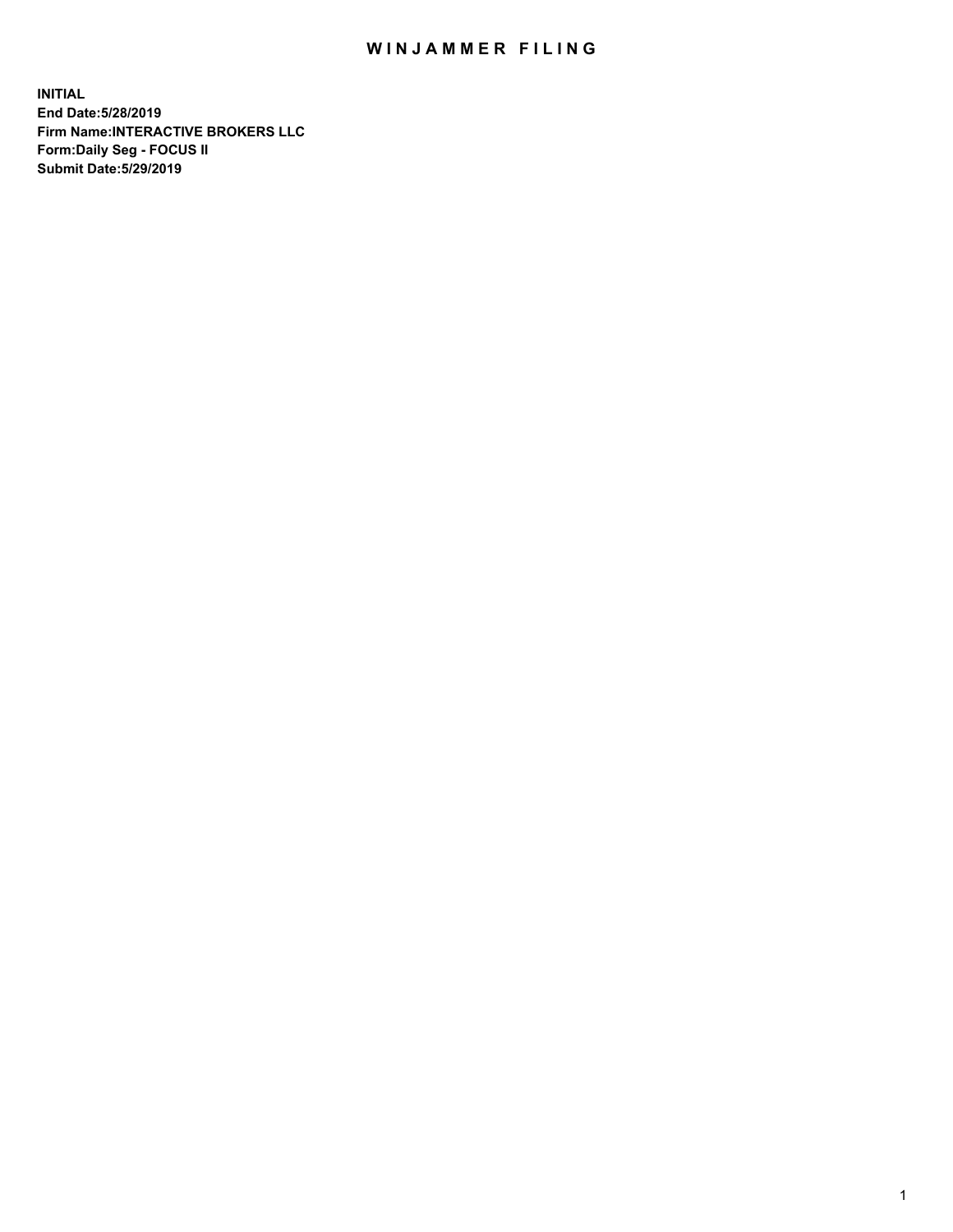**INITIAL End Date:5/28/2019 Firm Name:INTERACTIVE BROKERS LLC Form:Daily Seg - FOCUS II Submit Date:5/29/2019 Daily Segregation - Cover Page**

| Name of Company                                                                                                                                                                                                                                                                                                                | <b>INTERACTIVE BROKERS LLC</b>                                                                  |
|--------------------------------------------------------------------------------------------------------------------------------------------------------------------------------------------------------------------------------------------------------------------------------------------------------------------------------|-------------------------------------------------------------------------------------------------|
| <b>Contact Name</b>                                                                                                                                                                                                                                                                                                            | James Menicucci                                                                                 |
| <b>Contact Phone Number</b>                                                                                                                                                                                                                                                                                                    | 203-618-8085                                                                                    |
| <b>Contact Email Address</b>                                                                                                                                                                                                                                                                                                   | jmenicucci@interactivebrokers.c<br>om                                                           |
| FCM's Customer Segregated Funds Residual Interest Target (choose one):<br>a. Minimum dollar amount: ; or<br>b. Minimum percentage of customer segregated funds required:% ; or<br>c. Dollar amount range between: and; or<br>d. Percentage range of customer segregated funds required between:% and%.                         | $\overline{\mathbf{0}}$<br>$\overline{\mathbf{0}}$<br>155,000,000 245,000,000<br>0 <sub>0</sub> |
| FCM's Customer Secured Amount Funds Residual Interest Target (choose one):<br>a. Minimum dollar amount: ; or<br>b. Minimum percentage of customer secured funds required:% ; or<br>c. Dollar amount range between: and; or<br>d. Percentage range of customer secured funds required between:% and%.                           | $\overline{\mathbf{0}}$<br>0<br>80,000,000 120,000,000<br>0 <sub>0</sub>                        |
| FCM's Cleared Swaps Customer Collateral Residual Interest Target (choose one):<br>a. Minimum dollar amount: ; or<br>b. Minimum percentage of cleared swaps customer collateral required:% ; or<br>c. Dollar amount range between: and; or<br>d. Percentage range of cleared swaps customer collateral required between:% and%. | $\overline{\mathbf{0}}$<br><u>0</u><br>$\underline{0}$ $\underline{0}$<br>00                    |

Attach supporting documents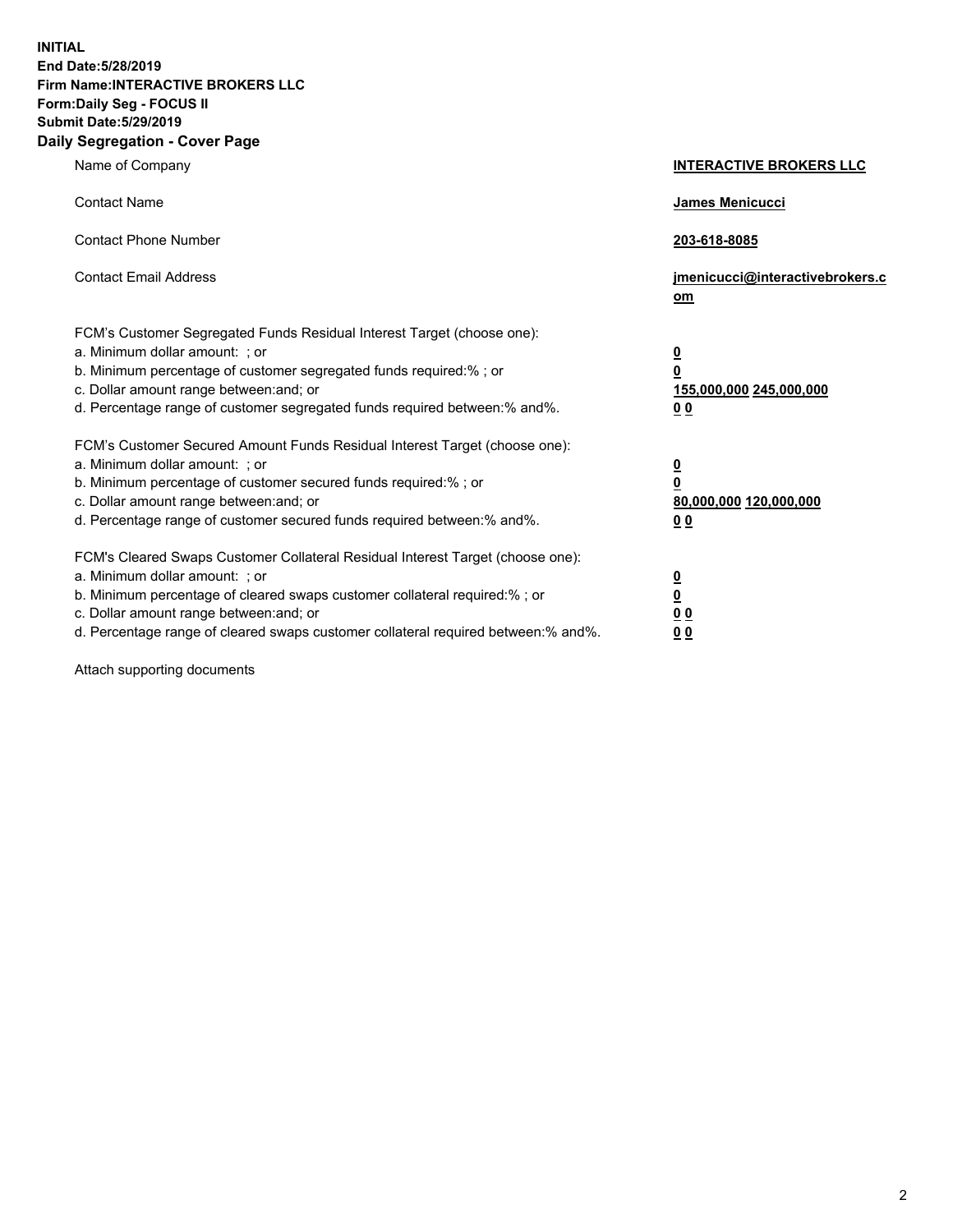## **INITIAL End Date:5/28/2019 Firm Name:INTERACTIVE BROKERS LLC Form:Daily Seg - FOCUS II Submit Date:5/29/2019 Daily Segregation - Secured Amounts**

|     | Daily Segregation - Secured Aniounts                                                        |                                  |
|-----|---------------------------------------------------------------------------------------------|----------------------------------|
|     | Foreign Futures and Foreign Options Secured Amounts                                         |                                  |
|     | Amount required to be set aside pursuant to law, rule or regulation of a foreign            | $0$ [7305]                       |
|     | government or a rule of a self-regulatory organization authorized thereunder                |                                  |
| 1.  | Net ledger balance - Foreign Futures and Foreign Option Trading - All Customers             |                                  |
|     | A. Cash                                                                                     | 445,804,072 [7315]               |
|     | B. Securities (at market)                                                                   | $0$ [7317]                       |
| 2.  | Net unrealized profit (loss) in open futures contracts traded on a foreign board of trade   | 1,268,385 [7325]                 |
| 3.  | Exchange traded options                                                                     |                                  |
|     | a. Market value of open option contracts purchased on a foreign board of trade              | 86,261 [7335]                    |
|     | b. Market value of open contracts granted (sold) on a foreign board of trade                | -31,099 [7337]                   |
| 4.  | Net equity (deficit) (add lines 1.2. and 3.)                                                | 447,127,619 [7345]               |
| 5.  | Account liquidating to a deficit and account with a debit balances - gross amount           | 44,393 [7351]                    |
|     | Less: amount offset by customer owned securities                                            | 0 [7352] 44,393 [7354]           |
| 6.  | Amount required to be set aside as the secured amount - Net Liquidating Equity              | 447,172,012 [7355]               |
|     | Method (add lines 4 and 5)                                                                  |                                  |
| 7.  | Greater of amount required to be set aside pursuant to foreign jurisdiction (above) or line | 447,172,012 [7360]               |
|     | 6.                                                                                          |                                  |
|     | FUNDS DEPOSITED IN SEPARATE REGULATION 30.7 ACCOUNTS                                        |                                  |
| 1.  | Cash in banks                                                                               |                                  |
|     | A. Banks located in the United States                                                       | 78,273,143 [7500]                |
|     | B. Other banks qualified under Regulation 30.7                                              | 0 [7520] 78,273,143 [7530]       |
| 2.  | Securities                                                                                  |                                  |
|     | A. In safekeeping with banks located in the United States                                   | 413,019,615 [7540]               |
| 3.  | B. In safekeeping with other banks qualified under Regulation 30.7                          | 0 [7560] 413,019,615 [7570]      |
|     | Equities with registered futures commission merchants<br>A. Cash                            |                                  |
|     | <b>B.</b> Securities                                                                        | $0$ [7580]<br>$0$ [7590]         |
|     | C. Unrealized gain (loss) on open futures contracts                                         | $0$ [7600]                       |
|     | D. Value of long option contracts                                                           | $0$ [7610]                       |
|     | E. Value of short option contracts                                                          | 0 [7615] 0 [7620]                |
| 4.  | Amounts held by clearing organizations of foreign boards of trade                           |                                  |
|     | A. Cash                                                                                     | $0$ [7640]                       |
|     | <b>B.</b> Securities                                                                        | $0$ [7650]                       |
|     | C. Amount due to (from) clearing organization - daily variation                             | $0$ [7660]                       |
|     | D. Value of long option contracts                                                           | $0$ [7670]                       |
|     | E. Value of short option contracts                                                          | 0 [7675] 0 [7680]                |
| 5.  | Amounts held by members of foreign boards of trade                                          |                                  |
|     | A. Cash                                                                                     | 75,077,734 [7700]                |
|     | <b>B.</b> Securities                                                                        | $0$ [7710]                       |
|     | C. Unrealized gain (loss) on open futures contracts                                         | 880,509 [7720]                   |
|     | D. Value of long option contracts                                                           | 86,261 [7730]                    |
|     | E. Value of short option contracts                                                          | -31,099 [7735] 76,013,405 [7740] |
| 6.  | Amounts with other depositories designated by a foreign board of trade                      | 0 [7760]                         |
| 7.  | Segregated funds on hand                                                                    | $0$ [7765]                       |
| 8.  | Total funds in separate section 30.7 accounts                                               | 567,306,163 [7770]               |
| 9.  | Excess (deficiency) Set Aside for Secured Amount (subtract line 7 Secured Statement         | 120,134,151 [7380]               |
|     | Page 1 from Line 8)                                                                         |                                  |
| 10. | Management Target Amount for Excess funds in separate section 30.7 accounts                 | 80,000,000 [7780]                |
| 11. | Excess (deficiency) funds in separate 30.7 accounts over (under) Management Target          | 40,134,151 [7785]                |
|     |                                                                                             |                                  |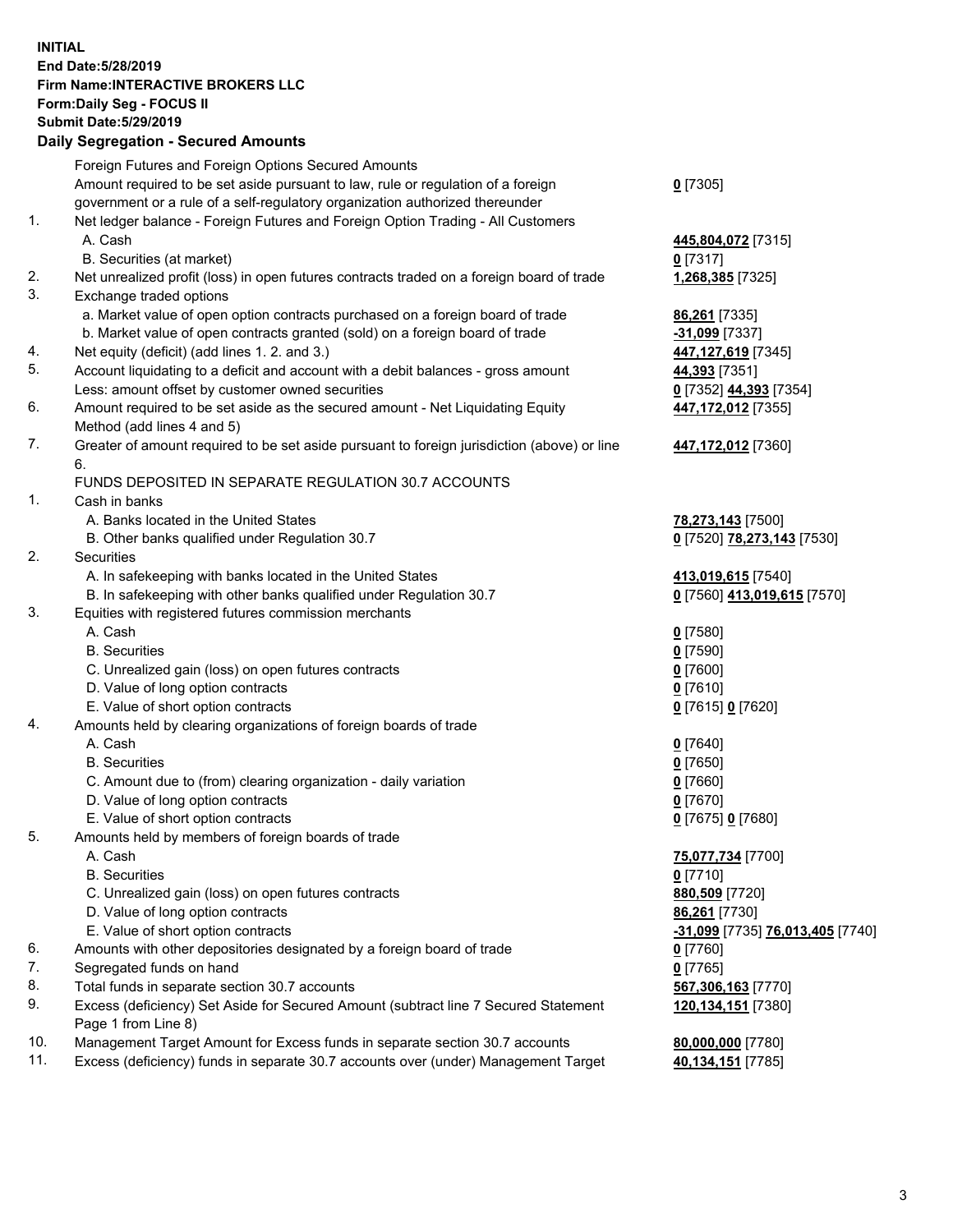**INITIAL End Date:5/28/2019 Firm Name:INTERACTIVE BROKERS LLC Form:Daily Seg - FOCUS II Submit Date:5/29/2019 Daily Segregation - Segregation Statement** SEGREGATION REQUIREMENTS(Section 4d(2) of the CEAct) 1. Net ledger balance A. Cash **3,846,380,093** [7010] B. Securities (at market) **0** [7020] 2. Net unrealized profit (loss) in open futures contracts traded on a contract market **1,973,243** [7030] 3. Exchange traded options A. Add market value of open option contracts purchased on a contract market **158,834,124** [7032] B. Deduct market value of open option contracts granted (sold) on a contract market **-227,406,726** [7033] 4. Net equity (deficit) (add lines 1, 2 and 3) **3,779,780,734** [7040] 5. Accounts liquidating to a deficit and accounts with debit balances - gross amount **1,220,273** [7045] Less: amount offset by customer securities **0** [7047] **1,220,273** [7050] 6. Amount required to be segregated (add lines 4 and 5) **3,781,001,007** [7060] FUNDS IN SEGREGATED ACCOUNTS 7. Deposited in segregated funds bank accounts A. Cash **685,601,139** [7070] B. Securities representing investments of customers' funds (at market) **2,073,402,460** [7080] C. Securities held for particular customers or option customers in lieu of cash (at market) **0** [7090] 8. Margins on deposit with derivatives clearing organizations of contract markets A. Cash **13,849,813** [7100] B. Securities representing investments of customers' funds (at market) **1,258,174,414** [7110] C. Securities held for particular customers or option customers in lieu of cash (at market) **0** [7120] 9. Net settlement from (to) derivatives clearing organizations of contract markets **21,474,521** [7130] 10. Exchange traded options A. Value of open long option contracts **159,759,255** [7132] B. Value of open short option contracts **-228,668,735** [7133] 11. Net equities with other FCMs A. Net liquidating equity **0** [7140] B. Securities representing investments of customers' funds (at market) **0** [7160] C. Securities held for particular customers or option customers in lieu of cash (at market) **0** [7170] 12. Segregated funds on hand **0** [7150] 13. Total amount in segregation (add lines 7 through 12) **3,983,592,867** [7180] 14. Excess (deficiency) funds in segregation (subtract line 6 from line 13) **202,591,860** [7190] 15. Management Target Amount for Excess funds in segregation **155,000,000** [7194]

16. Excess (deficiency) funds in segregation over (under) Management Target Amount Excess

**47,591,860** [7198]